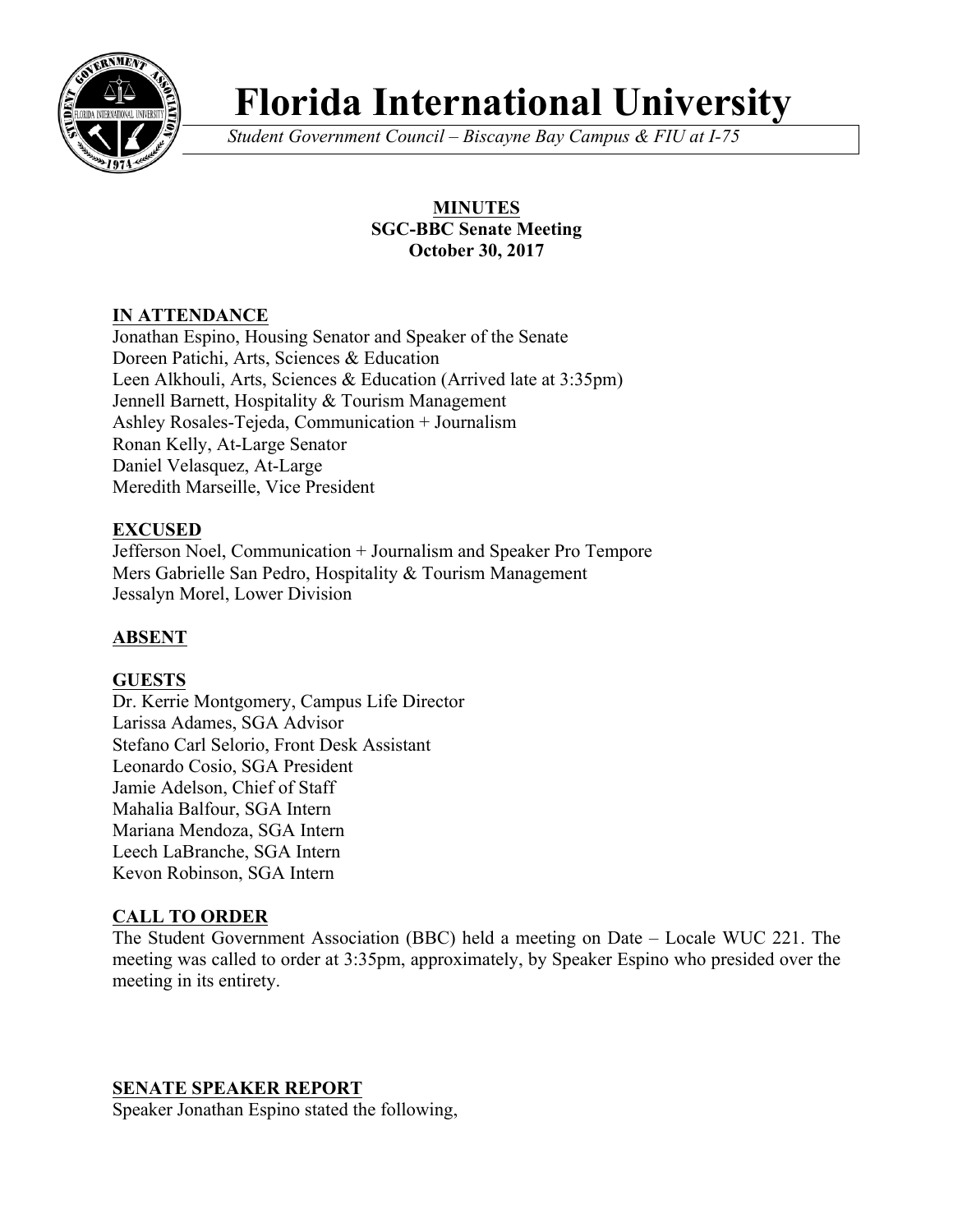- I. Appointments for Graduate and FIU  $\omega$  I-75
- II. Finance Committee Appointments are to be made.
- III. Meeting with Bayview's General Manager
- IV. Bayview Open Forum, November 29, 2017, 12-2pm (9th Floor Sky Lounge TBA) A. Paolo Ortiz

#### **VICE PRESIDENT REPORT**

Vice President Meredith Marseille stated the following,

- I. Meeting with Bayview's General Manager
	- A. Discussion for an open forum with the residents of Bayview
- II. Bayview Open Forum, November 29, 2017, 12-2pm (9th Floor Sky Lounge TBA)
- III. 23 Days of Thankfulness
- IV. Residential Potluck, November 30, 2017
- V. President's Roundtable, November 2, 2017

# **ADVISOR REPORT**

SGA Advisor Larissa Adames stated the following,

- I. Adam Braun: Book Signing and Reception
- II. Trail of the Torch/Tri-Council Alumni Reception/SPC Blockparty, November 2, 6pm
- III. First Generation Day, November 8
- IV. SGA Interns Shadowing Council Members A. Speak with Gerald Johnson for more information
- V. SGA Holiday Potluck, November 29, after General Meeting

# **FINANCE CHAIR REPORT**

Senator Ronan Kelly stated the following,

I. Finance Chair Appointments are to be made.

#### **STUDENT ADVOCACY CHAIR REPORT**

Senator Ashley Rosales-Tejeda stated the following,

I. Surveys are going to be processed and distributed.

#### **OLD BUSINESS**

I. Senate Event: Sundaes with the Senate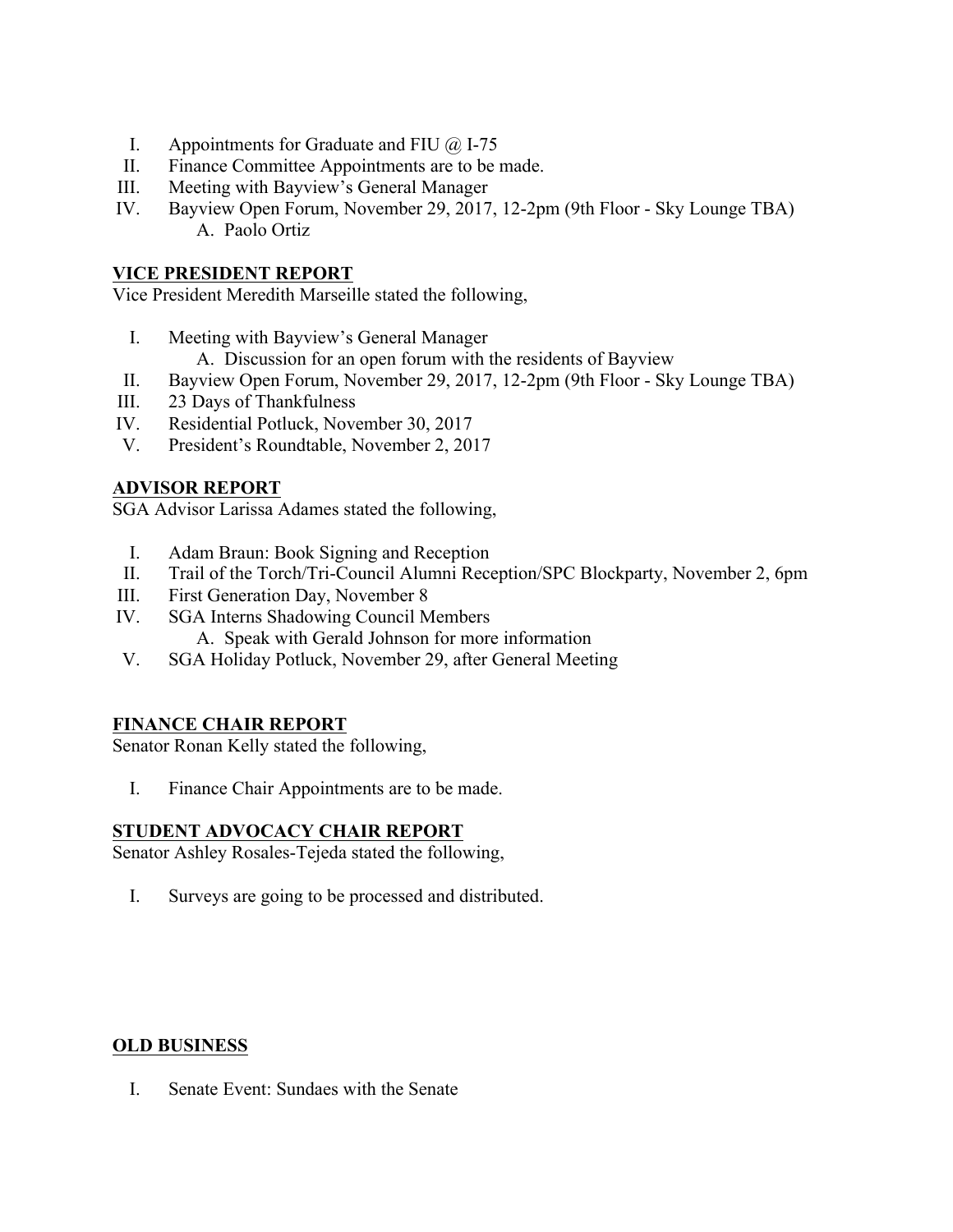A motion to table the discussion for the Senate Event: Sundaes with the Senate to November 6, 2017 was made by Senator Daniel Velasquez and seconded by Senator Sigal Dahan.

The motion passed unanimously.

- AYE Jonathan Espino, Housing Senator and Speaker
- AYE Doreen Patichi, Arts, Sciences & Education
- AYE Leen Alkhouli, Arts, Sciences & Education
- AYE Jennell Barnett, Hospitality & Tourism Management
- AYE Ashley Rosales-Tejeda, Communication + Journalism
- AYE Ronan Kelly, At-Large Senator
- AYE Daniel Velasquez, At-Large

#### **NEW BUSINESS**

- I. Appointments
	- A. Finance Committee
		- 1. Daniel Velasquez

A motion to appoint Senator [Daniel Velasquez] for [Finance Committee Manager] was made by Senator [Ronan Kelly] and seconded by Senator [Ashley Rosales-Tejeda].

The motion passed unanimously.

- AYE Jonathan Espino, Housing Senator and Speaker
- AYE Doreen Patichi, Arts, Sciences & Education
- AYE Leen Alkhouli, Arts, Sciences & Education
- AYE Jennell Barnett, Hospitality & Tourism Management
- AYE Ashley Rosales-Tejeda, Communication + Journalism
- AYE Ronan Kelly, At-Large Senator
- AYE Daniel Velasquez, At-Large
	- 2. Ashley Rosales-Tejeda

A motion to appoint Senator [Ashley Rosales-Tejeda] for [Finance Committee Manager] was made by Senator [Ronan Kelly] and seconded by Senator [Leen Alkhouli].

The motion passed unanimously.

- AYE Jonathan Espino, Housing Senator and Speaker
- AYE Doreen Patichi, Arts, Sciences & Education
- AYE Leen Alkhouli, Arts, Sciences & Education
- AYE Jennell Barnett, Hospitality & Tourism Management
- AYE Ashley Rosales-Tejeda, Communication + Journalism